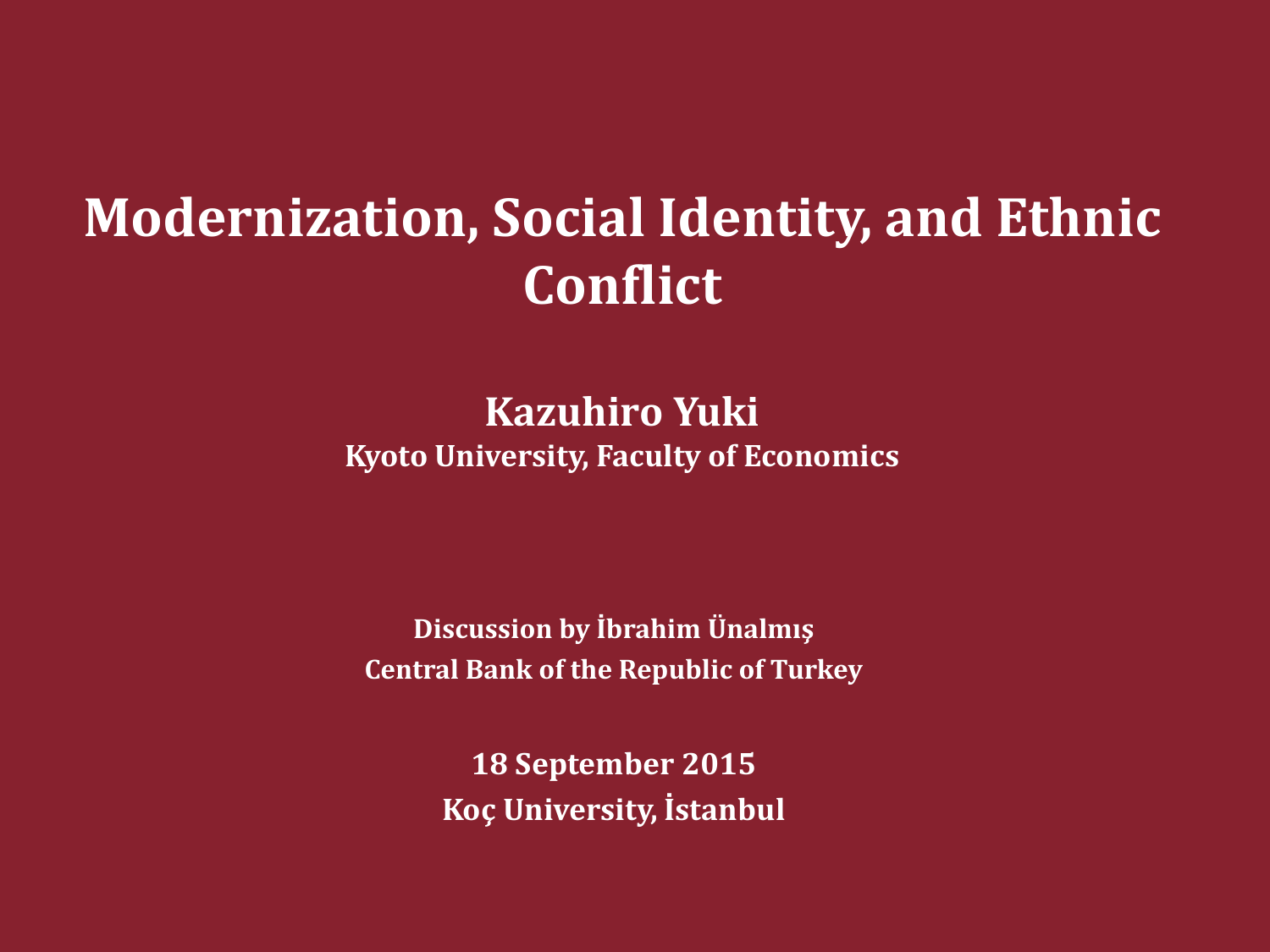## **Conflict heatmap of the world**

*(monthly changes)*



Source: BBVA Research, August 2015.

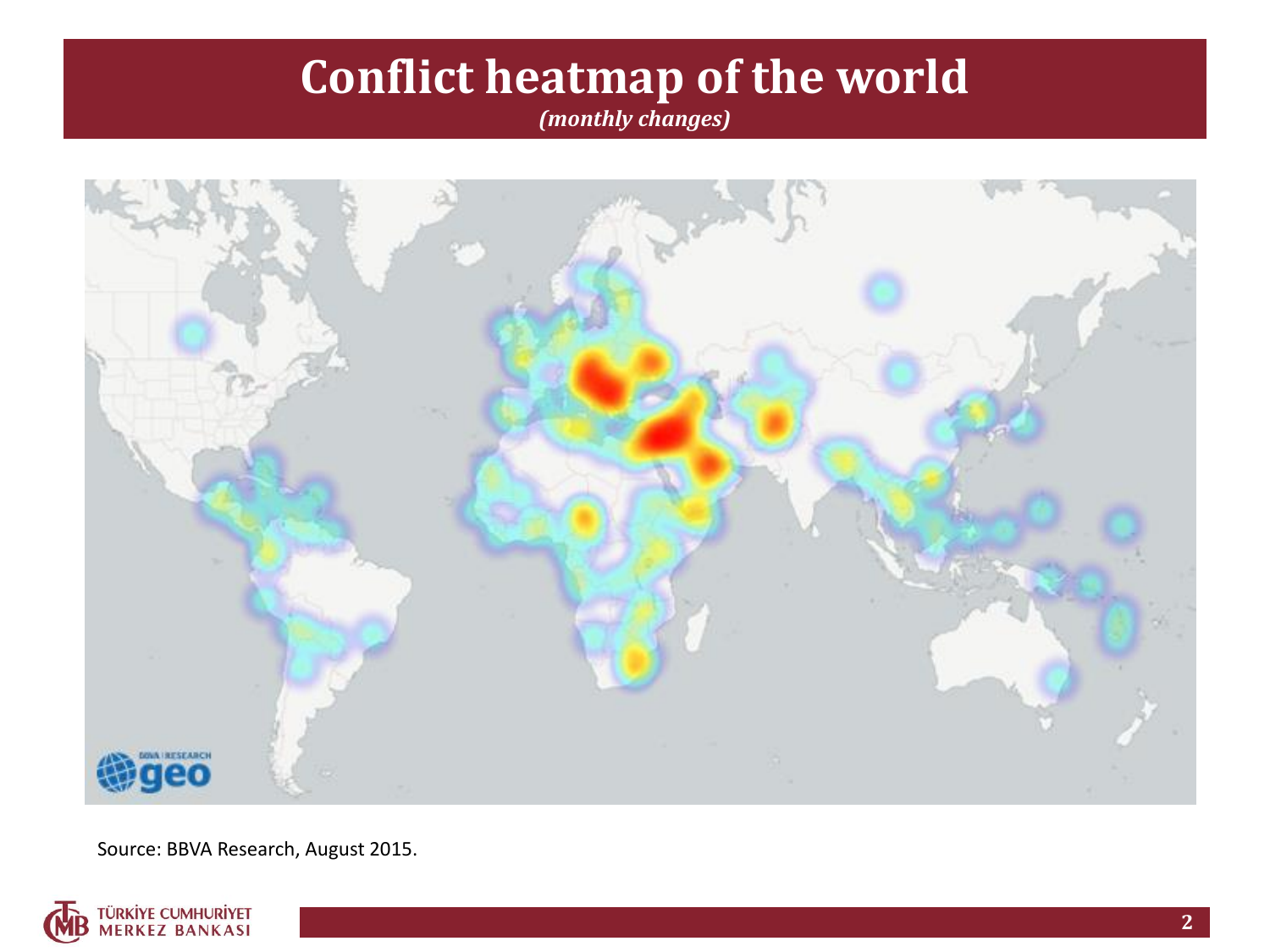#### **Motivation**

- $\triangleright$  Emprical evidence suggests that ethnic divisions or diversities in a society dragged down economic development
- $\triangleright$  Yet, how are conflict and output affected by modernization through identity is not clear
	- Is there a room for nation-building policies to affect the outcome?
	- Or pushing modernization is enough to reach a desirable outcome?

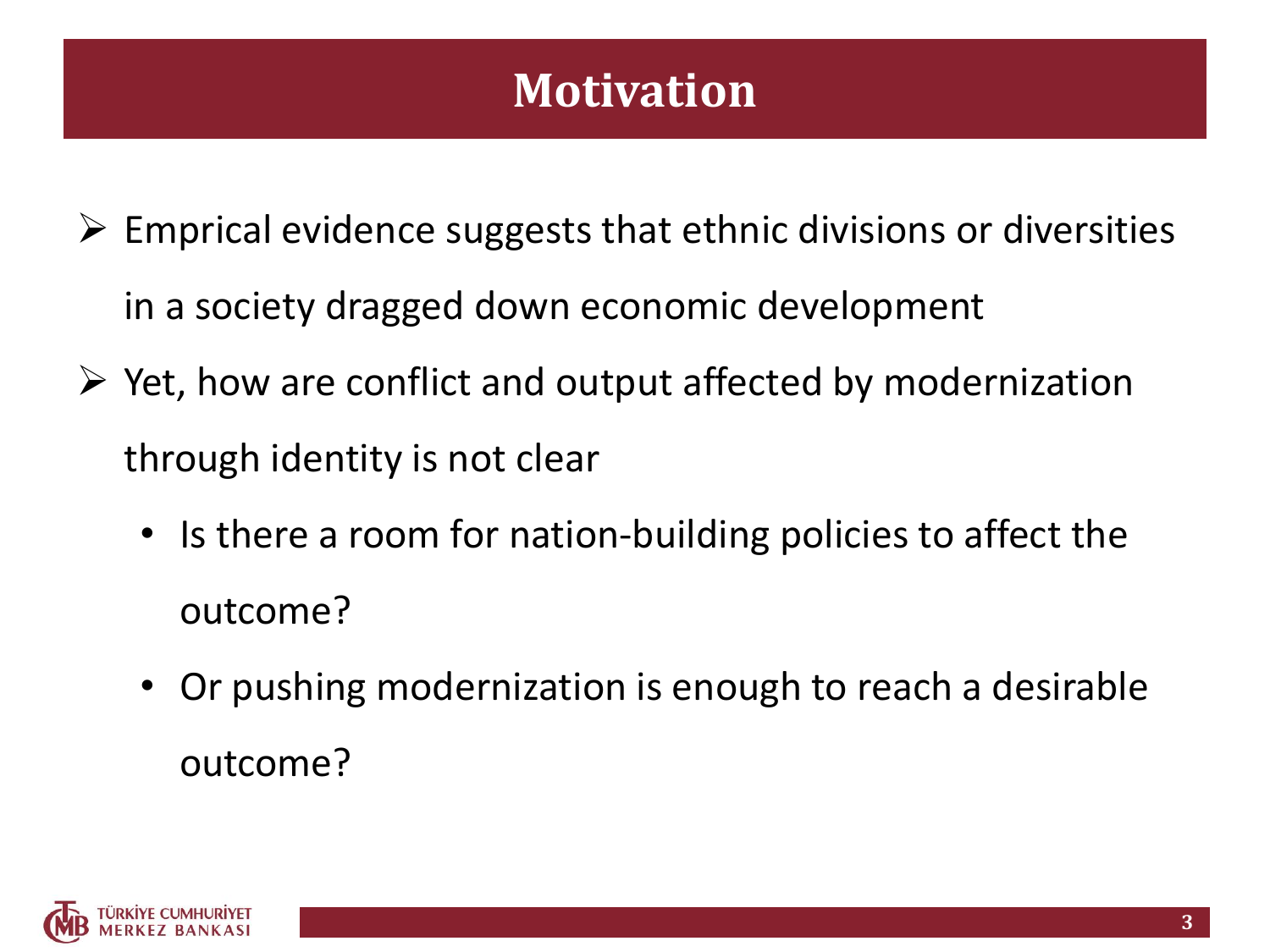## **Methodology I**

- $\triangleright$  Author builds a model based on Sambanis and Shayo (2013)
- Individuals choose a sector to work
	- Modern (manufacturing and services) or traditional (agriculture, household production etc.)
- $\triangleright$  Choose a social identity
	- Ethnic or national
- $\triangleright$  There are multiple groups consisting of identical individuals
- These groups contest for exogenous resources

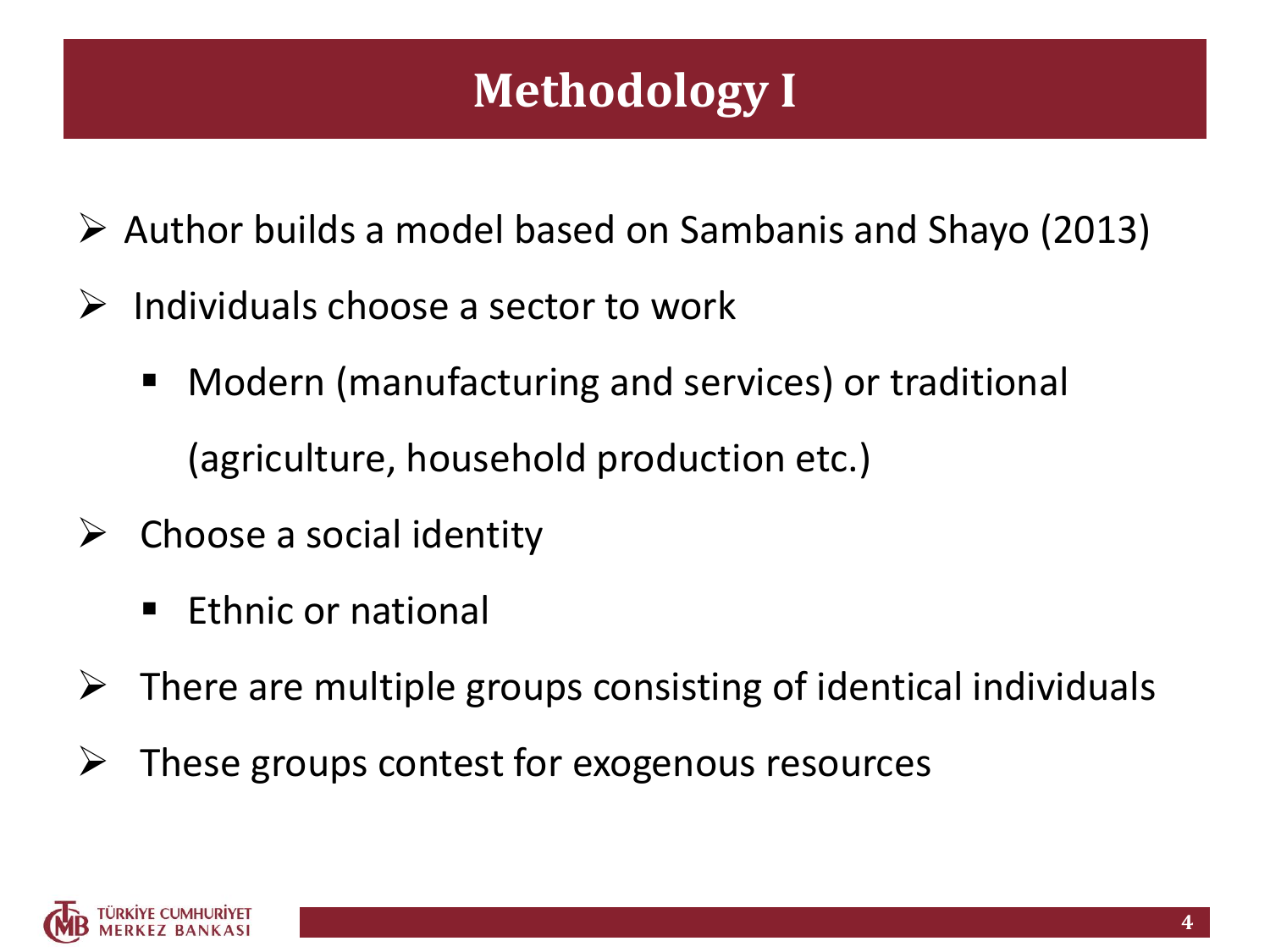## **Methodology II**

 $\triangleright$  Production function includes only labor

 There is constant returns to scale in modern sector and decreasing returns to scale in traditional sector



 Using this setting it is possible to increase the output by shifting workers from traditional sector to modern sector

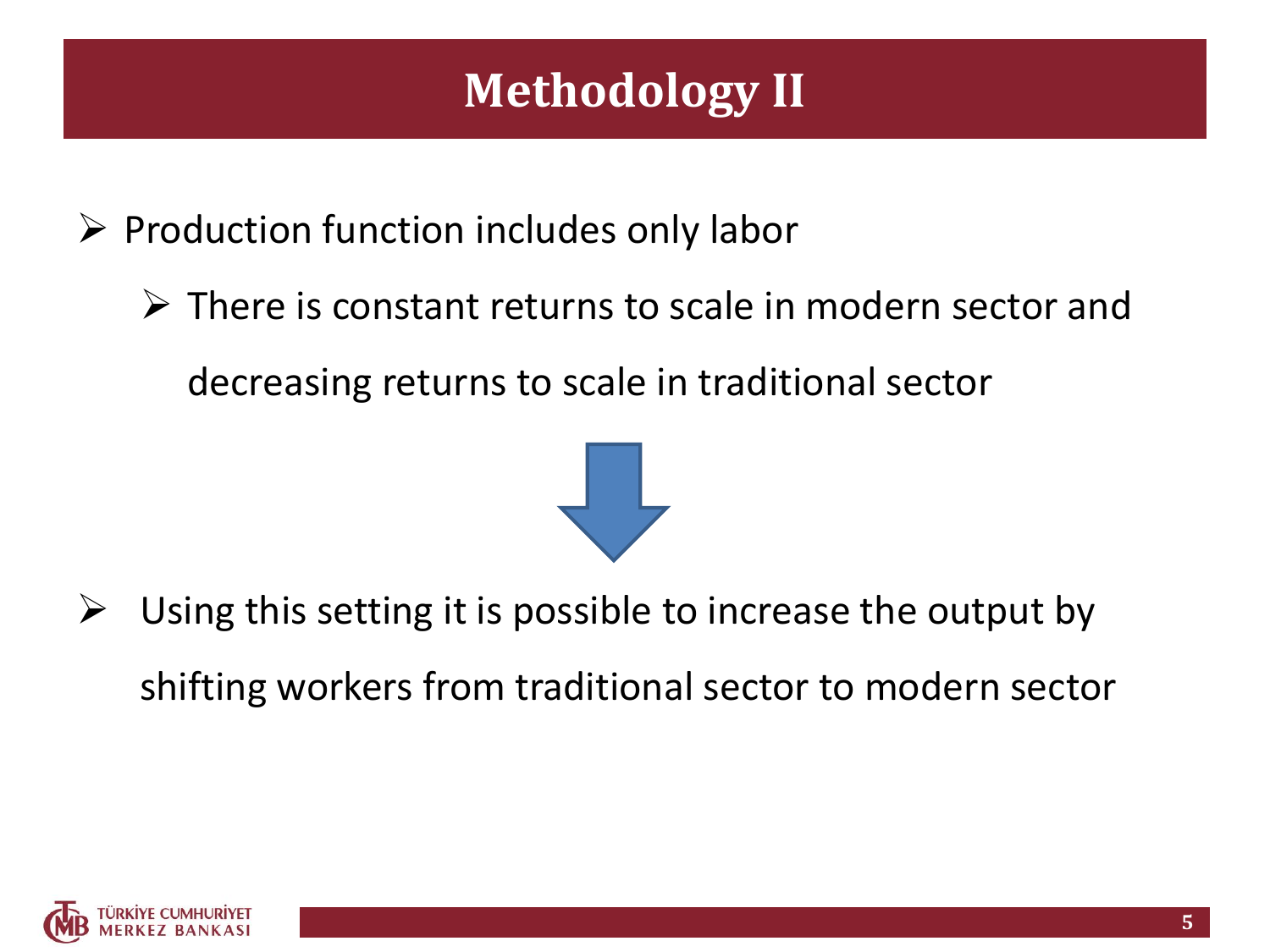## **Methodology III**

- $\triangleright$  Ethnic groups contest for exogenous resources that yield group specific club goods (public services and infrastructure)
- $\triangleright$  The proportion of the resources a particular group acquires equals the proportion of contributions to conflict by members of the group
- $\triangleright$  Resource allocation is not determined by the rules but consequences of violent conflict or non-violent conflict (rent seeking activities)

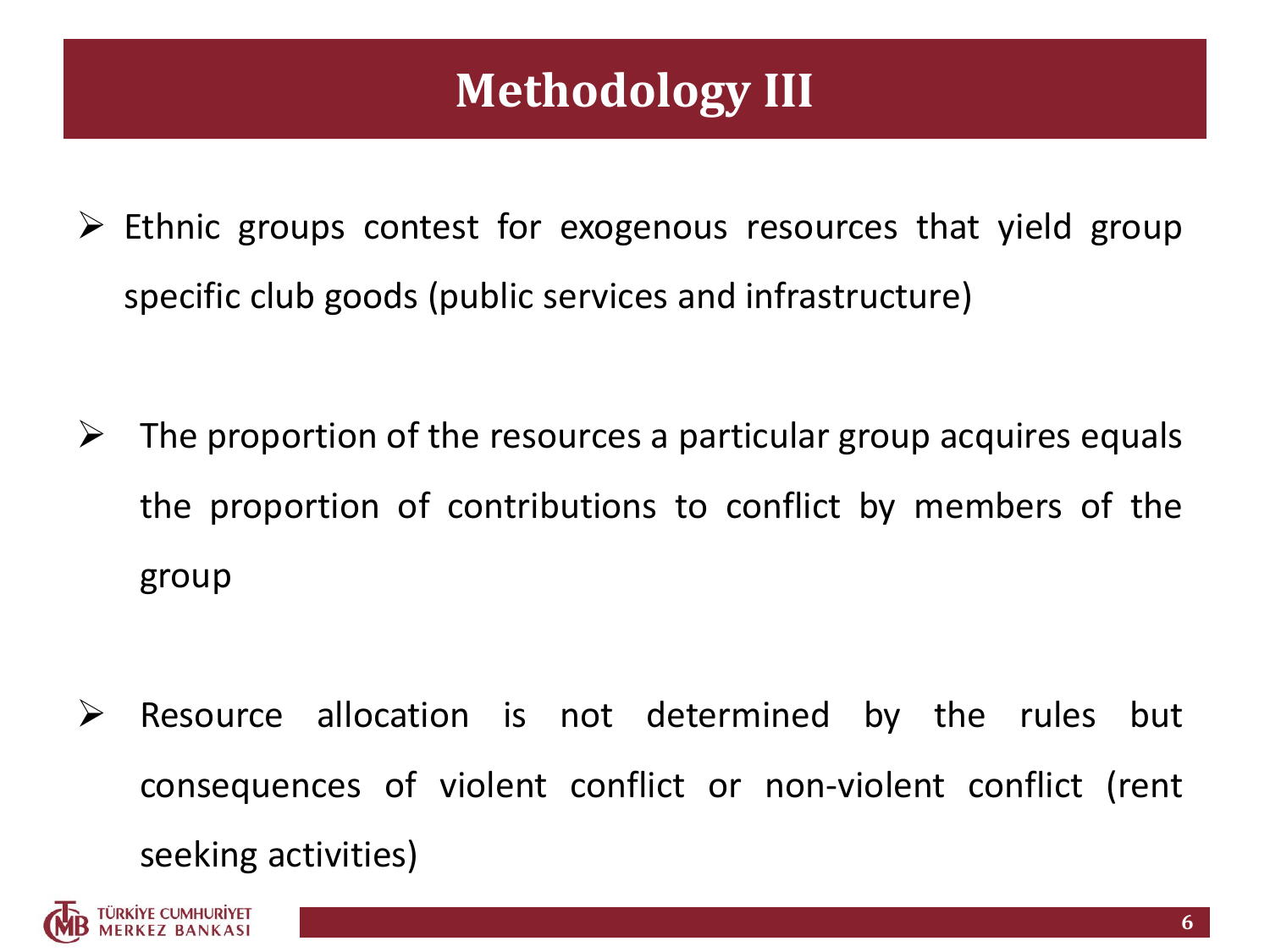#### **Methodology IV**

- $\triangleright$  Utility depends :
	- Wage (+)
	- Cost of conflict (-)
	- Benefit from the group specific club goods (+)
	- Perceived distance from a social group (-)
	- Status of the social group (+)
- $\triangleright$  Individual can choose a group that brings him higher utility
- $\triangleright$  Individual can change his/her identity in response to exogenous shocks

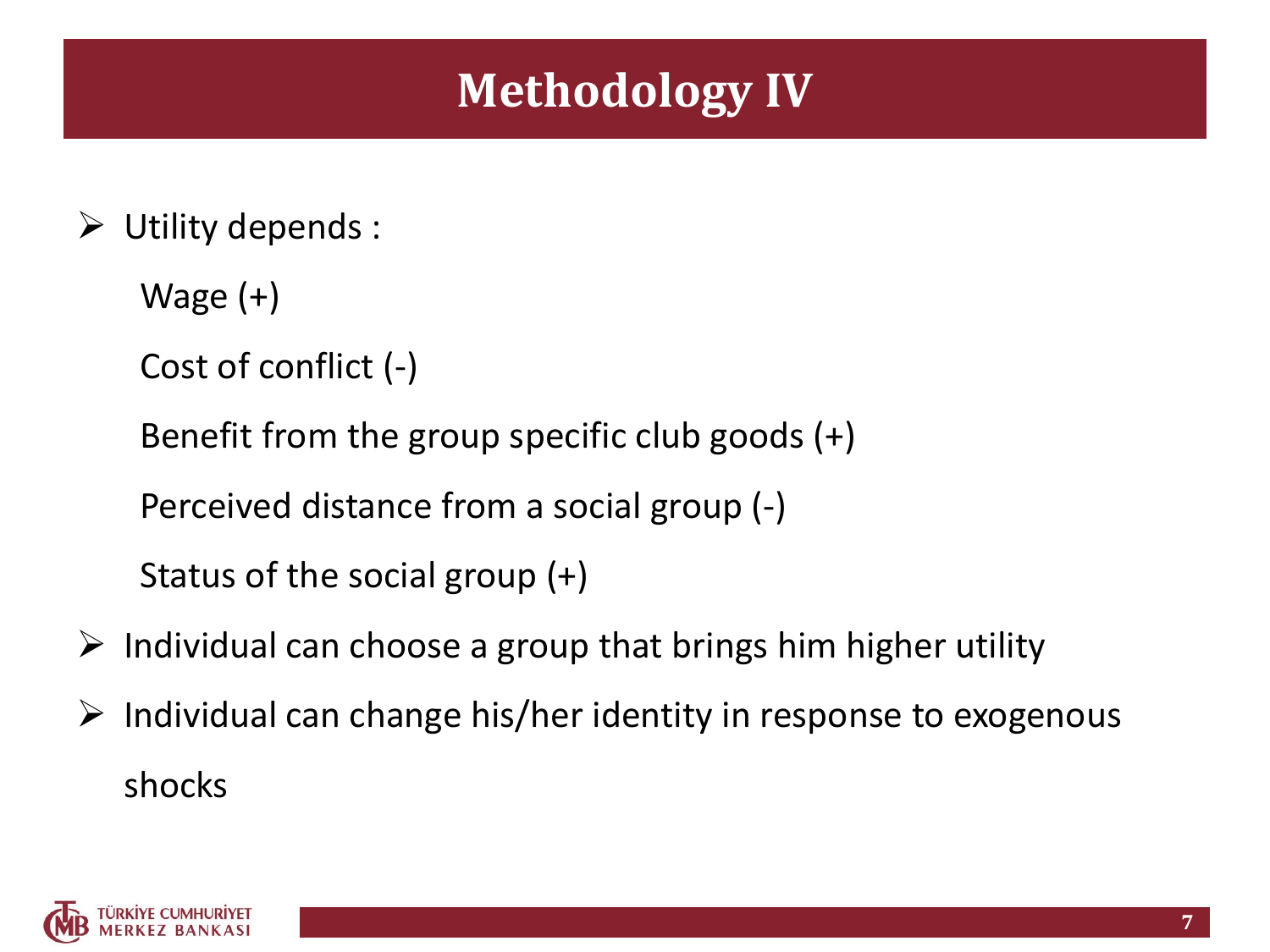#### **Methodology IV**

 $\triangleright$  Individuals play a two stage game to maximize their utility

- First, they decide to which sector to work
- **Second, they simultanously choose a social group and** contribution to conflict which determines the level of conflict, allocation of resources over the groups and individual utilities

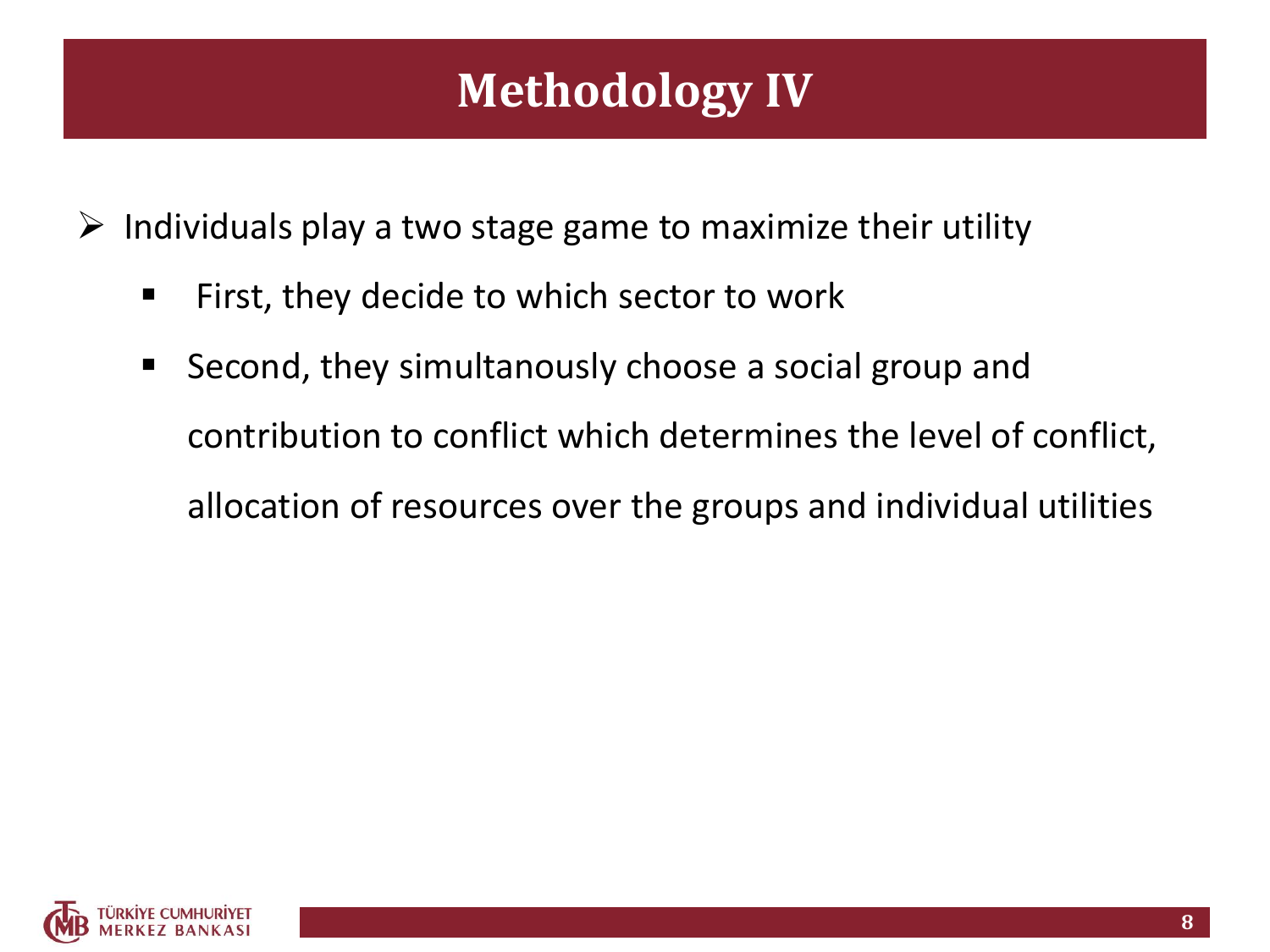### **Results I**

Main result of the model:

- $\triangleright$  National identity is not only associated with lower level of ethnic conflict, as shown in Sambanis and Shayo (2013), but also higher share of modern sector and higher output
- $\triangleright$  Yet I am puzzled with the direction of the causality

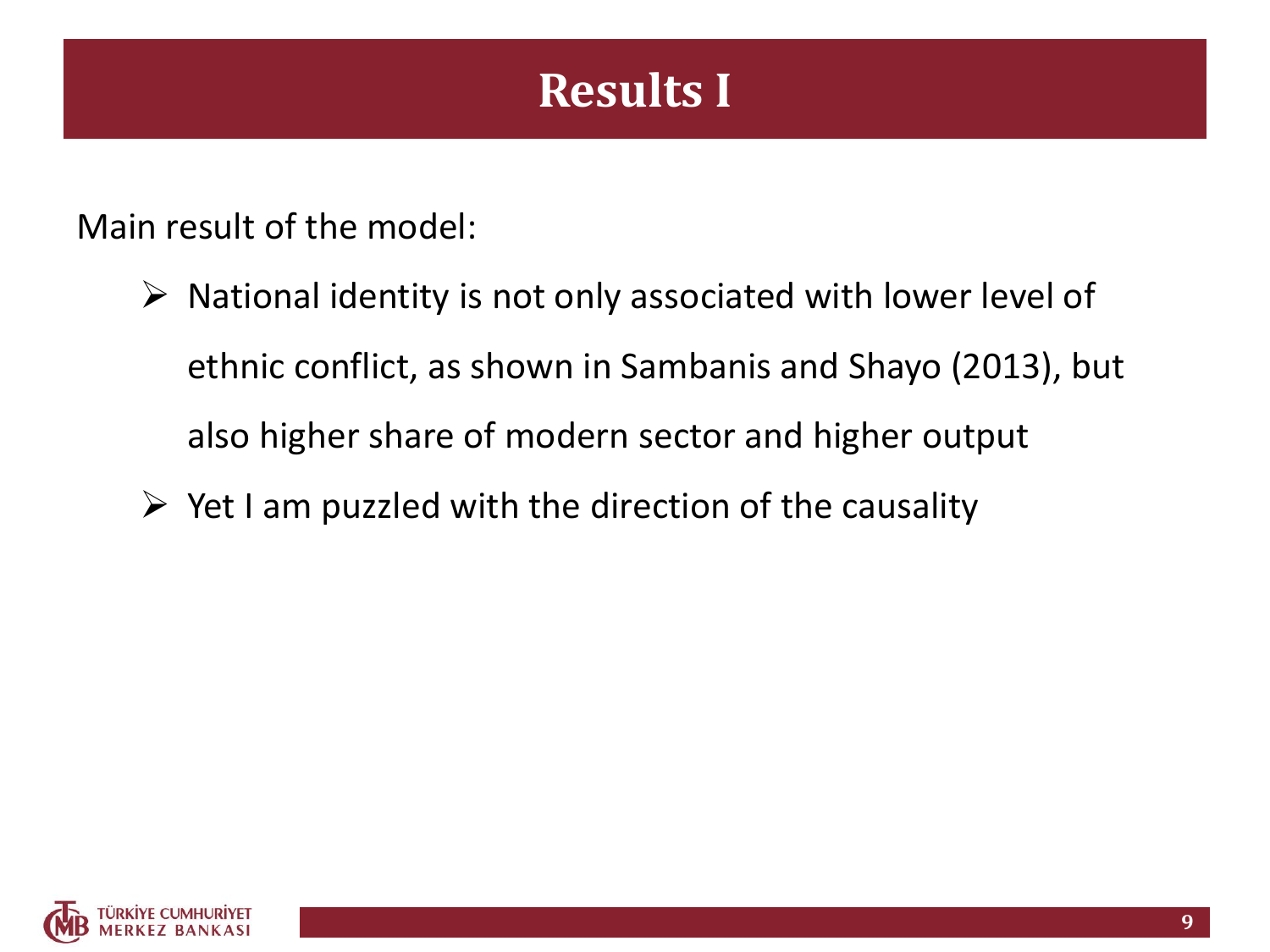#### **Results II: Effects of a TFP shock in the modern sector**

#### Main results:

- $\triangleright$  If national status is at extreme high (low) equilibrium will continue
- $\triangleright$  When the national status is very high (low) all individuals identify with the nation (their ethnic group), conflict is low
- $\triangleright$  If the status is relatively high, equilibrium shifts from 'traditional workers are more likely to identify with their ethnic group then modern workers' to 'all workers identify with the nation' and the level of conflict is low
- $\triangleright$  There is also possibility of multiple equilibria

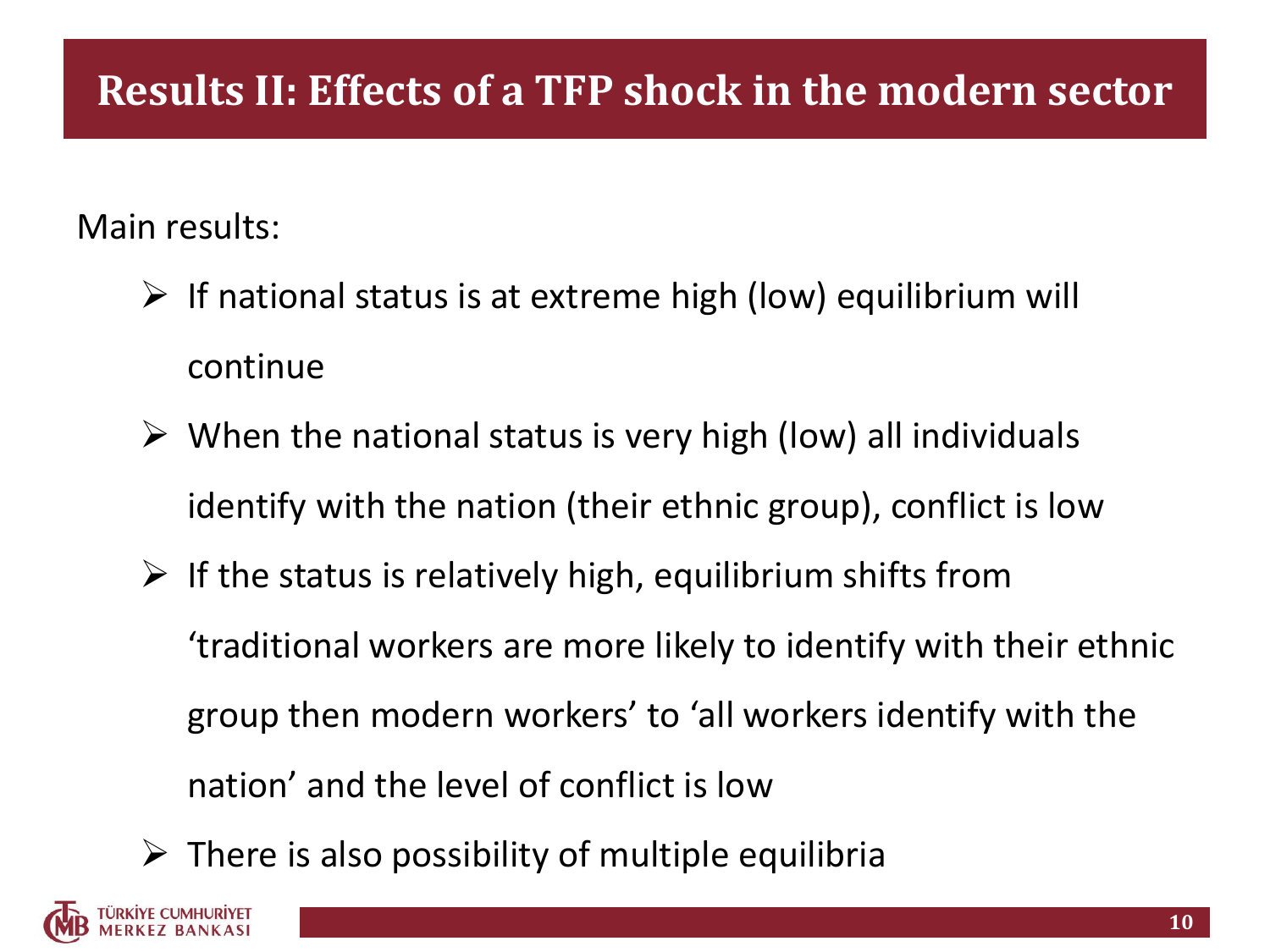#### **Results III: Contested resources**

- $\triangleright$  Given the status, when the amount of resources is large, the society tends to shift from a heterogenous identity equilibrium to the one all indivduals identify with their ethnic group after a TFP shock
- $\triangleright$  Weak policital and economic institutions together with abundance of material resources may prevent a country to reach a desirable outcome